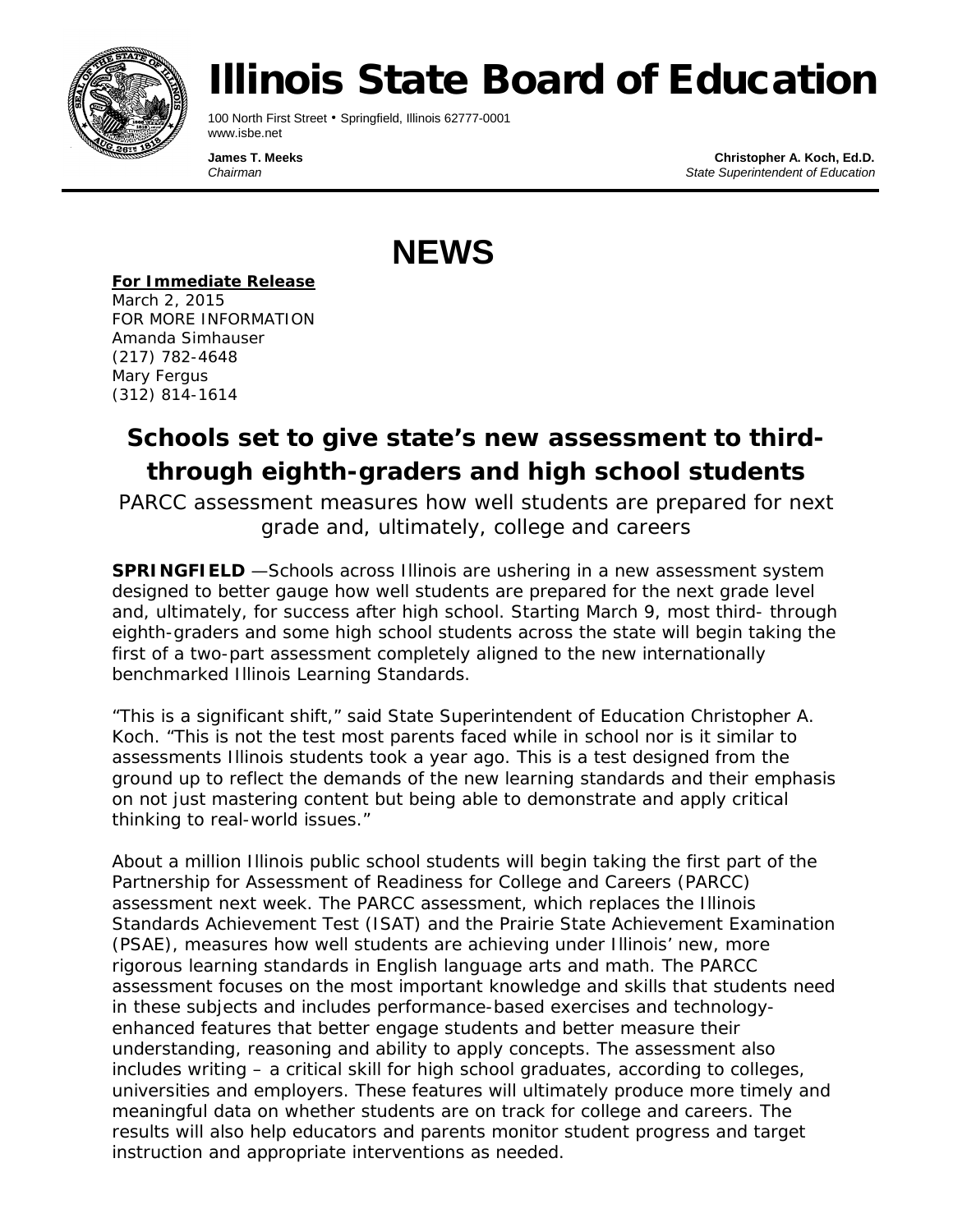This school year 75 percent of students will take the PARCC assessment online and the remaining students will take the same test in a paper-and-pencil format until their schools have the necessary technology and broadband infrastructure. Illinois, like many other states, aims to administer the test online to all students within the next few years.

The Illinois State Board of Education has been working with districts and education partners for a couple of years to prepare for the PARCC assessment.

About 111,000 Illinois students in 500 districts and 1,200 schools participated last spring in PARCC assessment field-testing. Nationally, the PARCC exam was fieldtested by more than 1 million students in 16,000 schools in 14 states and the District of Columbia. Improvements were made based on the field tests and on feedback from students, teachers and others.

The test "items," or questions, call on students to not simply fill in the bubble, but to also show their reasoning and problemsolving skills through innovative and technology-enhanced questions. Test takers will need a deeper understanding of most concepts and will be asked to reference text or evidence supporting their answer.

"The questions on the PARCC assessment push students to dig a little more deeply and demonstrate their thinking process," said Kathy Felt, a math teacher in Sherrard Community Unit School District 200 in the Quad Cities and an associate professor of mathematics at Western Illinois University. "Students should not feel like they're simply regurgitating information or memorized

## **PARCC Timeline**

#### **2010**

The State Board adopts the new Illinois Learning Standards based on the Common Core standards in English language arts (ELA) and math.

Illinois becomes a governing state in the Partnership for Assessment of Readiness for College and Careers (PARCC), a group of states working together to develop a common set of computer-based K-12 assessments for ELA and math that are aligned to the Common Core.

#### **2013**

The Board raises the performance level cut scores of the Illinois Standards Achievement Test (ISAT) to align state assessments with the new learning standards and prepare for the PARCC assessment.

Schools fully implement the new learning standards in ELA and math during the 2013-14 school year.

#### **2014**

During the spring, about 500 districts, 1,200 schools and 111,000 students in Illinois participate in PARCC field-testing, which gathers input from teachers and students to identify and correct problems before the assessment's first official administration.

Students in grades 3-8 take ISATs that are 100 percent written to the new learning standards.

In April, ISBE receives approval for its flexibility waiver to the No Child Left Behind Act of 2001 in exchange for Illinois' state-developed plan that includes a new assessment and accountability system.

#### **2015**

Students in grades 3-8 and some high school students take the PARCC assessment in both ELA and math.

*A more detailed timeline for the new learning standards and PARCC assessment is available at [www.isbe.net/assessment/pdfs/parcc/2015/parcc-ils](http://www.isbe.net/assessment/pdfs/parcc/2015/parcc-ils-timeline.pdf)[timeline.pdf.](http://www.isbe.net/assessment/pdfs/parcc/2015/parcc-ils-timeline.pdf)* 

facts. The test should mirror an engaged and active classroom experience. The best feedback I've received to date was during the field test last spring when a student told me that he didn't even feel like he took a test."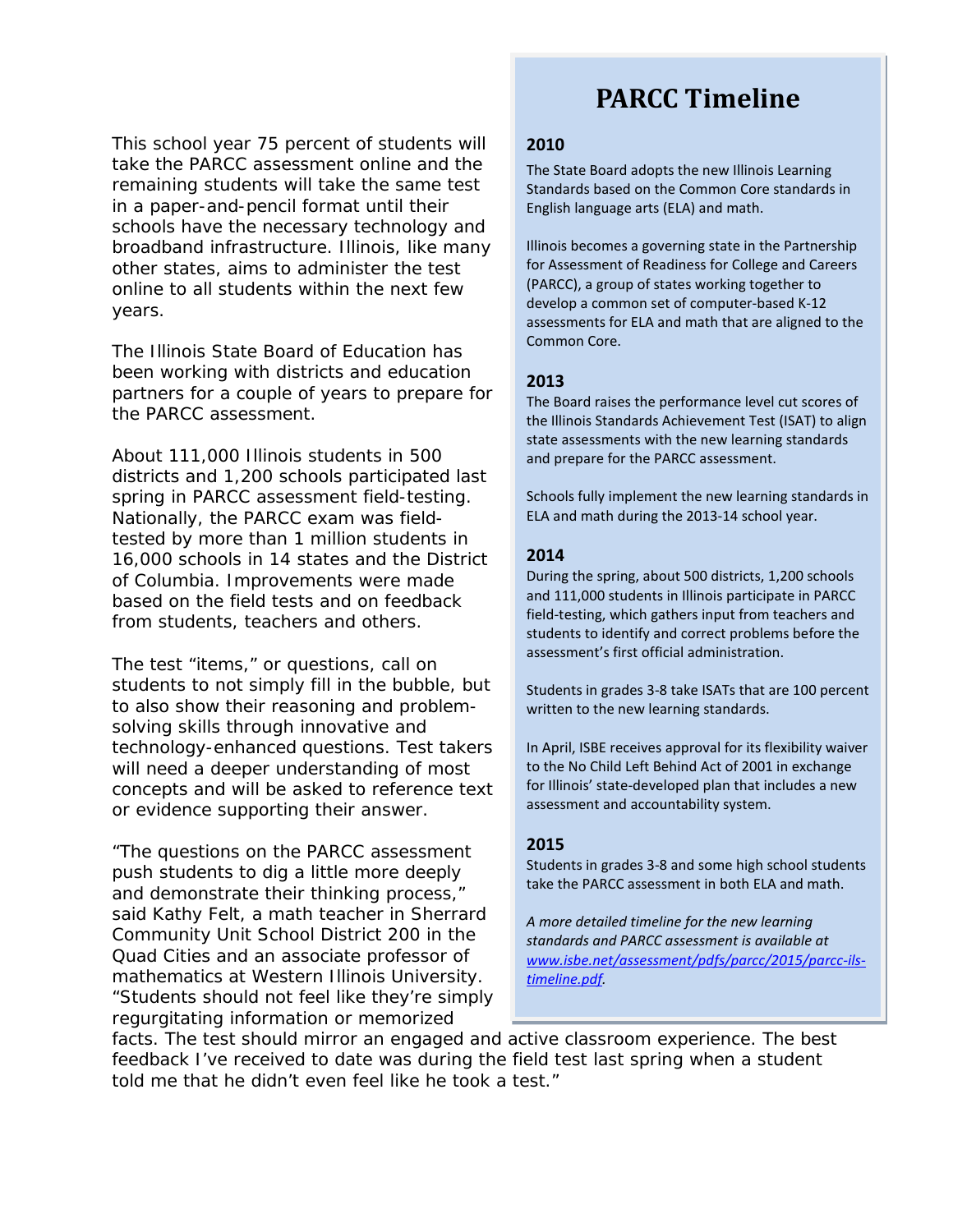Additionally, the State Board has hosted more than 50 webinars attended by 12,000 educators during the past two years. Agency staff also developed all of the resources necessary for schools to introduce families to the new assessment system during events called the PARCC Primer and the PARCC Primer: Technology and the Test. The PARCC Primer gives participants an opportunity to take computer-based sample test items, which offer a brief overview of the PARCC assessment and do not generate a score. Students and their families can not only see what the test questions will look like but also practice using the exam's drag and drop, multiple select, calculator and text-highlighting features. Activities and videos are also provided to demonstrate current teaching and learning strategies in English language arts and math. The second format, PARCC Primer: Technology and the Test, provides more emphasis on giving families experience with the PARCC assessment's technological features before having them take an actual practice test, which is lengthier than the sample items and provides test takers with a score.

Wilmette School District 39 parent Erin Stone says she is excited about the benefits of the new PARCC assessment system after learning more about its purpose, capabilities and technology during the district's recent PARCC Primer event for families.

As a former practicing attorney, Stone said she especially appreciates the PARCC assessment's focus on higher-order thinking and real-world application.

"The philosophy behind the exam really resonated with me," said Stone, a mother of a third-grader and a fifth-grader. "I like that it is measuring critical thinking and problem-solving and writing competence for every grade level. The kinds of skills the test is measuring are the kinds of skills I used when practicing law. I could see the application from what I did every day, such as synthesizing information from different sources and supporting conclusions with evidence. I was very happy with that."

Stone appreciates how the exam's features, such as the text highlighter and answer eliminator, are user friendly and should help students avoid selecting incorrect information by mistake. Stone also believes the PARCC assessment's performance results for students will be more valuable than those from the state's previous assessments because they can be directly compared to the results of students around the country.

The PARCC summative assessment is divided into two parts to allow enough time to complete the exam and to measure different kinds of knowledge and skills. The first part is the Performance-Based Assessment (PBA), which will be given when about 75 percent of instruction is completed or mid-March to early April. The PBA portion features more extended tasks and writing exercises. The second part is the End-of-Year (EOY) assessment, which is given when approximately 90 percent of instruction is completed, and will be administered in late April to late May. The EOY is shorter than the PBA and asks students to demonstrate their skills and knowledge by answering computer-based, machine-scorable questions. Together, these two parts emphasize rigor, depth and application of knowledge, not just rote memorization.